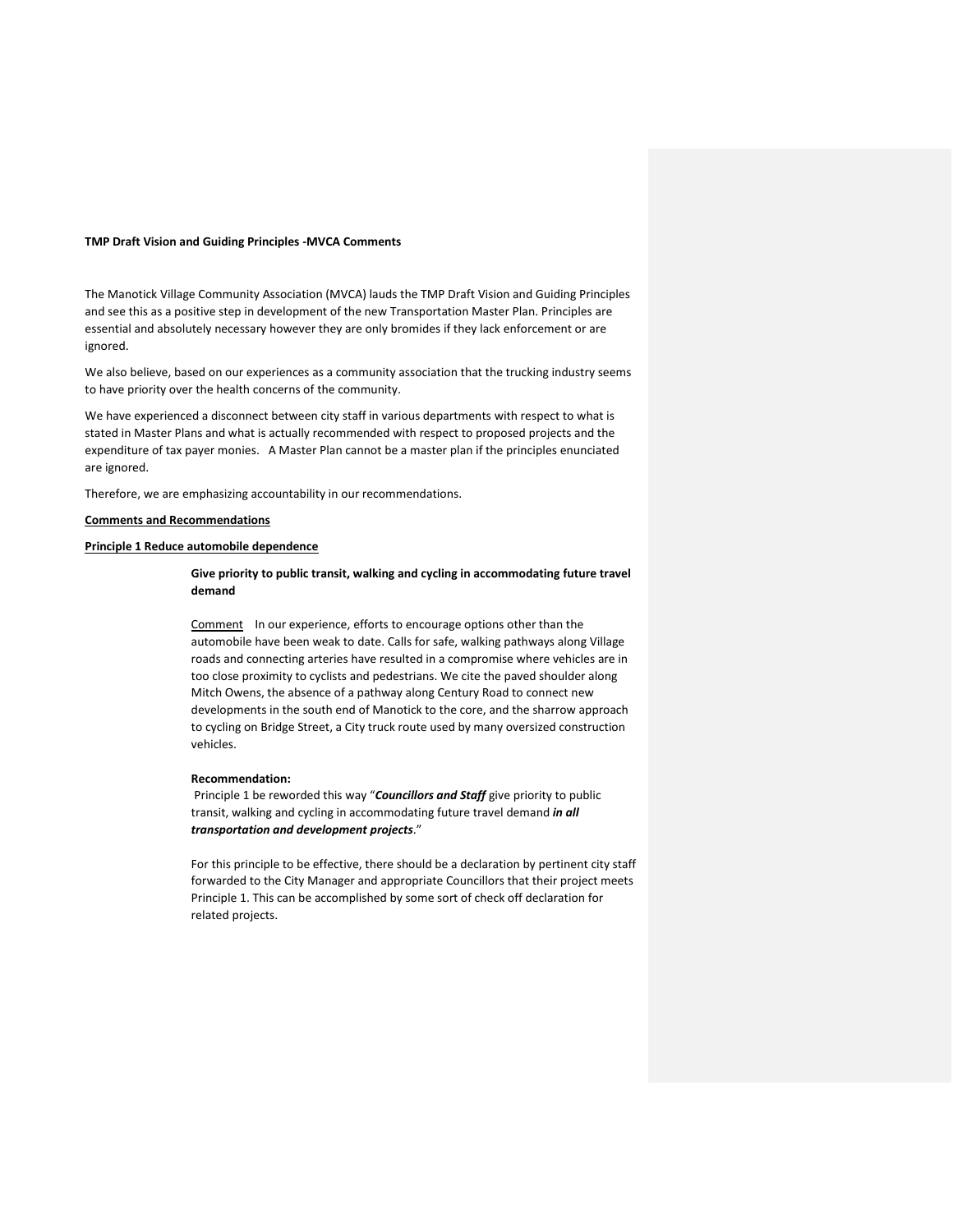### **Principle 4. Protect public health and safety**

## **Minimize the community impacts of truck and automobile traffic.**

# Comments.

This principle is critical for Manotick residents. For years, the MVCA has been working to convince the City to decrease the volume of truck traffic on Bridge Street by removing Bridge Street from the southern truck route with no success. A study, released by the University of Toronto, provides yet one more reason why the City needs to redirect transport trucks to other more appropriate roads in the City. This study highlights that truck traffic, particularly diesel trucks, release a number of pollutants into the air at levels that are hazardous to our health, particularly if you live next to a truck route. In particular it notes the release of nitrous oxides, ozones, sulphur dioxide and particulates. It also noted that pollution levels were higher in areas where large trucks made up a larger portion of the traffic. In particular, levels of black carbon were higher as a result of trucks releasing diesel exhaust.

The study recommends not locating new facilities such as schools or seniors buildings along established truck routes to minimize the health impact. In the case of Manotick, we have a truck route (Bridge St) that passes by an elementary school and two seniors buildings as well as a public park, library and two churches. As well, the traffic is backed up due to four traffic lights on Bridge St. causing trucks to spew even more noxious gases into nearby patios while waiting for the lights.

The study also recommends that cities should do a better job of collecting data on the types of trucks travelling on our roads. It also calls for better monitoring of these pollutants and recommends that cities establish monitoring stations near truck routes.

A summary of the study, entitled Near Road Air Pollution Pilot Study, is available at <https://www.socaar.utoronto.ca/>

In addition, in our submission to the EA on the Earl Armstrong Extension, we recommended that TIAs and EAs for all transportation projects be widened to include upstream and downstream effects. We submitted our concerns with respect to the Amazon warehouse and other projects however the subsequent TIAs and EAs were limited only to the immediate area and not to any down or upstream effects of increased traffic to communities whose locations would result in substantially increased traffic thereby affecting our health and safety.

**Recommendation:**